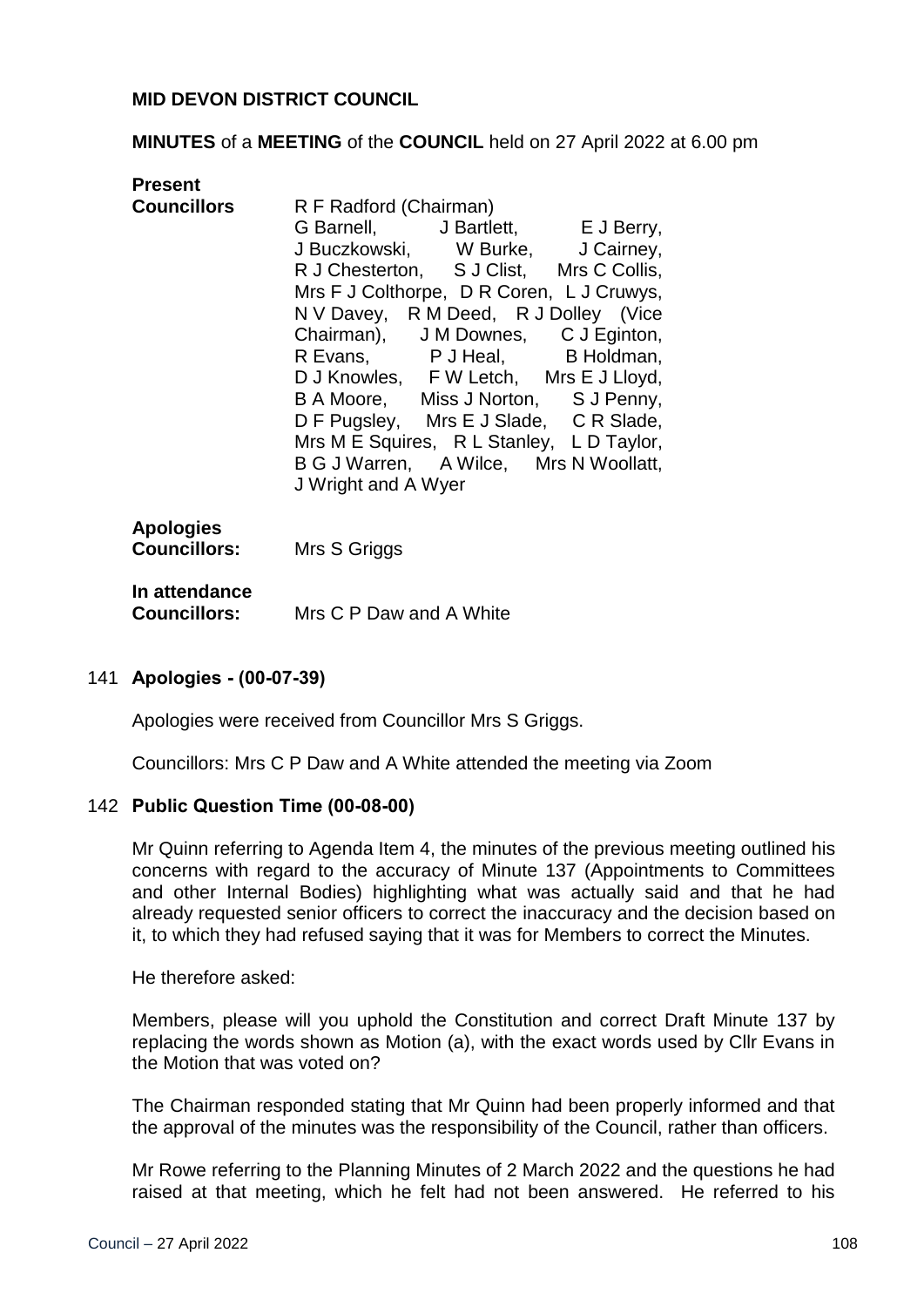Stage 1 and Stage 2 complaints and that he had now received a response from the Director of Place arranging to meet him but was concerned with the delay in the response. He informed the meeting that the Ward Member had now arranged to meet with him. He added that the responses had only come once he had demonstrated outside the council offices. He asked what committee holds this council to account and how do I contact them?

The Chairman indicated that Mr Rowe would receive a written response.

# 143 **Declarations of Interest under the Code of Conduct (00-14-02)**

Members were reminded of the need to declare any interests when appropriate.

## 144 **Minutes (00-14-02)**

Subject to an amendment to Minute 137 (Appointment to Committees and other internal Bodies) stating that the whole of the paragraph commencing (a) be deleted and replaced with:

Councillor R B Evans **MOVED**, seconded by Councillor R J Chesterton that: *(a)* That the spare seat that belongs to the scrutiny committee is awarded by a vote at full council to the conservative group.

Upon a vote being taken, the **MOTION** was declared to have been **CARRIED.**

The minutes of the meeting held on 23 February 2022 (as amended) were agreed as a correct record and signed by the Chairman.

## 145 **Chairman's Announcements (00-19-54)**

The Chairman informed the meeting that he had attended civic services on behalf of the Council held by the following authorities: North Devon, Plymouth, Exeter and Devon County Council and that he had hosted the Mid Devon civic service in Hemyock. He had also attended a tree planning event at Rock House.

## 146 **Petitions (00-21-10)**

There were no petitions presented.

## 147 **Notices of Motions (00-21-17)**

No Motions had been received.

## 148 **Cabinet - Report of the meeting held on 8 March 2022 (00-21-45)**

The Leader presented the report of the meeting of the Cabinet held on 8 March 2022.

## 149 **Cabinet - Report of the meeting held on 5 April 2022 (00-23-10)**

The Leader presented the report of the meeting of the Cabinet held 5 April 2022.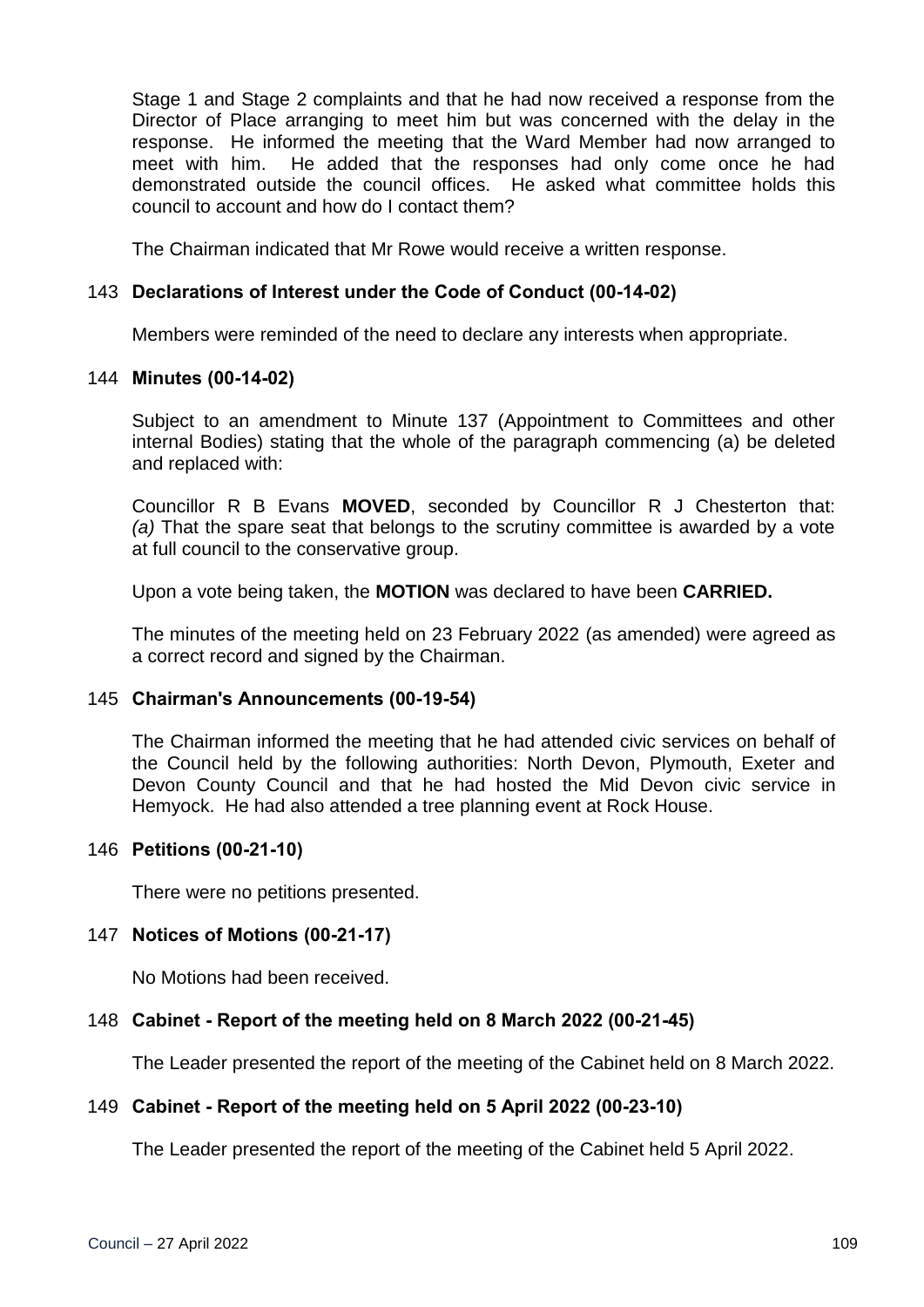Discussion took place with regard to Minute 181and borrowing arrangements for 3 Rivers Developments Limited (3RDL), the meeting was informed that the 3RDL Business Plan would need to be reviewed. A full comprehensive written response to Council would be provided.

### 150 **Scrutiny Committee - Report of the meeting held on 21 March 2022 (00-27-04)**

The Chairman of the Scrutiny Committee presented the report of the meeting of the Committee held on 21 March 2022.

## 1. **Recommendations from the Motion 564 Spotlight Review (Minute 136)**

The Chairman of the Scrutiny Committee **MOVED** seconded by Mrs E Lloyd:

**THAT** the recommendations within the report be **ADOPTED**.

Upon a vote being taken the **MOTION** was declared to have been **CARRIED.**

## 151 **Scrutiny Committee - Report of the meeting held on 19 April 2022 (00-36-39)**

The Chairman of the Scrutiny Committee presented the report of the meeting of the Committee held on 19 April 2022.

#### 152 **Audit Committee - Report of the meeting held on 22 March 2022 (00-37-22)**

The Chairman of the Audit Committee presented the report of the meeting of the Committee held on 22 March 2022.

# 153 **Environment Policy Development Group - Report of the meeting held on 8 March 2022 (00-38-25)**

The Chairman of the Environment Policy Development Group presented the report of the meeting of the Group held on 8 March 2022.

#### 154 **Homes Policy Development Group - Report of the meeting held on 15 March 2022 (00-39-06)**

The Chairman of the Homes Policy Development Group presented the report of the meeting of the Group held on 15 March 2022.

## 155 **Economy Policy Development Group - Report of the meeting held on 17 March 2022 (00-40-08)**

The Chairman of the Economy Policy Development Group presented the report of the meeting of the Group held on 17 March 2022.

#### 156 **Community Policy Development Group - Report of the meeting held on 22 March 2022 (00-40-50)**

The Chairman of the Community Policy Development Group presented the report of the meeting of the Group held on 22 March 2022.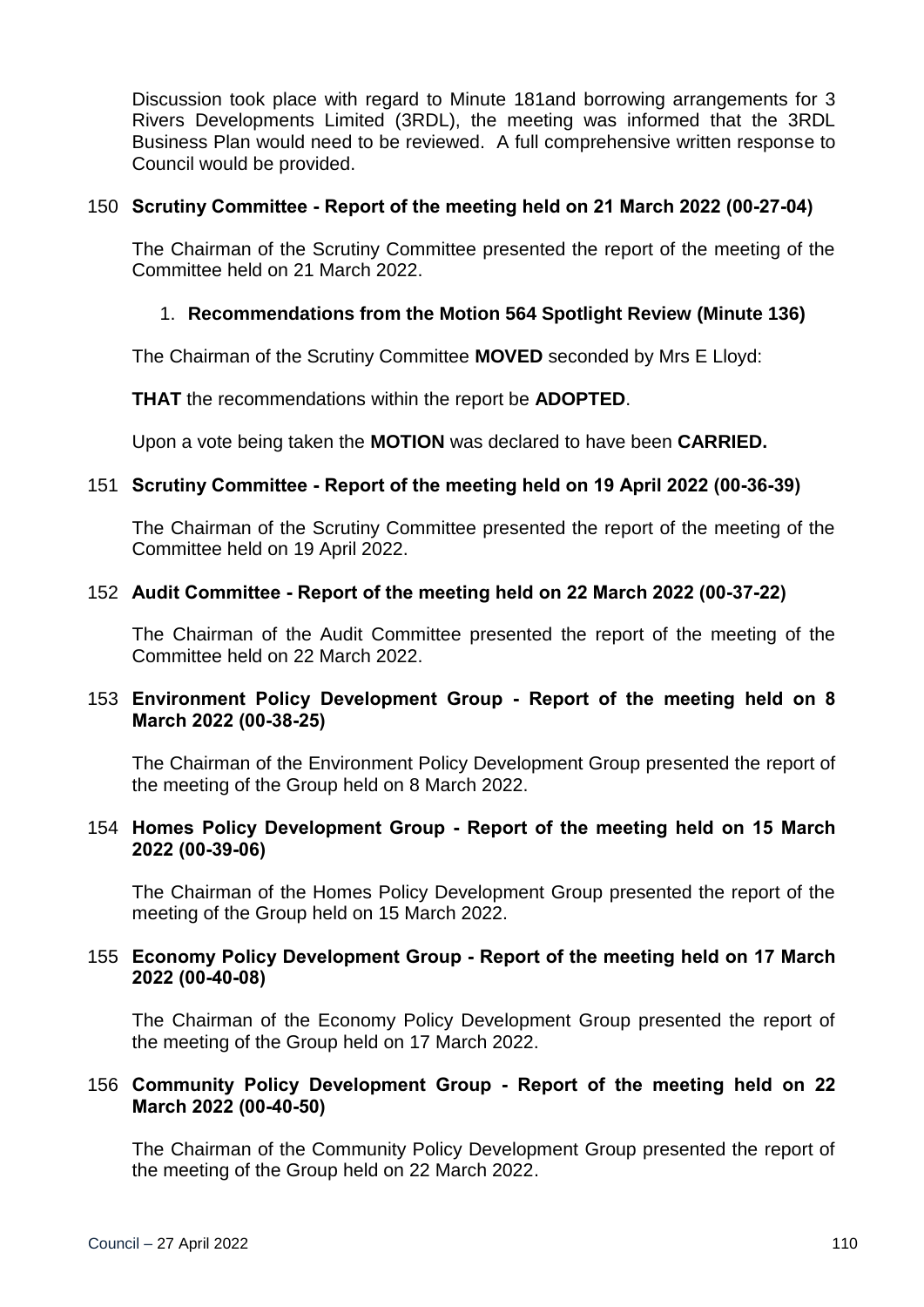# 157 **Planning Committee - Report of the meeting held on 2 March 2022 (00-41-36)**

The Chairman of the Planning Committee presented the report of the meeting of the Committee held on 2 March 2022.

### 158 **Planning Committee - Report of the meeting held on 16 March 2022 (00-42-21)**

The Chairman of the Planning Committee presented the report of the meeting of the Committee held on 16 March 2022.

### 159 **Planning Committee - Report of the meeting held on 30 March 2022 (00-42-59)**

The Chairman of the Planning Committee presented the report of the meeting of the Committee held on 30 March 2022.

Consideration was given to the sensitive nature of Minute 183 and why it had not been discussed when the detail was made public on the website following that meeting. The Council were informed that at the time, the issue had been of a sensitive nature.

#### 160 **Planning Committee - Report of the meeting held on 20 April 2022 (00-47-00)**

The Chairman of the Planning Committee presented the report of the meeting of the Committee held on 20 April 2022.

#### 161 **Questions in accordance with Procedure Rule 13 (00-47-51)**

There were no questions submitted under Procedure Rule 13.2.

## 162 **Appointment to Committees and Other Internal Bodies (00-48-00)**

The Council had before it a \*table setting out the proposed allocation of seats on Committees following the recent by-election, group changes and also the resolved increase in the Audit Committee size from 7 to 9 seats for 2022/23.

The District Solicitor and Monitoring Officer explained that following a recent meeting of the Group Leaders a revised table had been circulated which provided a column for ungrouped independent members and allocated those members some of the spare seats available within the allocation. Officers had since been advised that the Non-Aligned Group had less members than previously advised and therefore the allocation would be amended to that affect for the Annual Meeting.

Consideration was given to:

- The original table supplied with the agenda which did not include a column for ungrouped independent members which was felt to be unfair
- Whether the ungrouped independent members should be given a choice
- Whether a detailed report setting out how the allocation had been put together could be provided in the future
- Whether the other internal meetings were proportioned appropriately
- The Group Leaders had rejected the strictly legal option the last time, why had the same option been presented again (the Group Leaders had now met)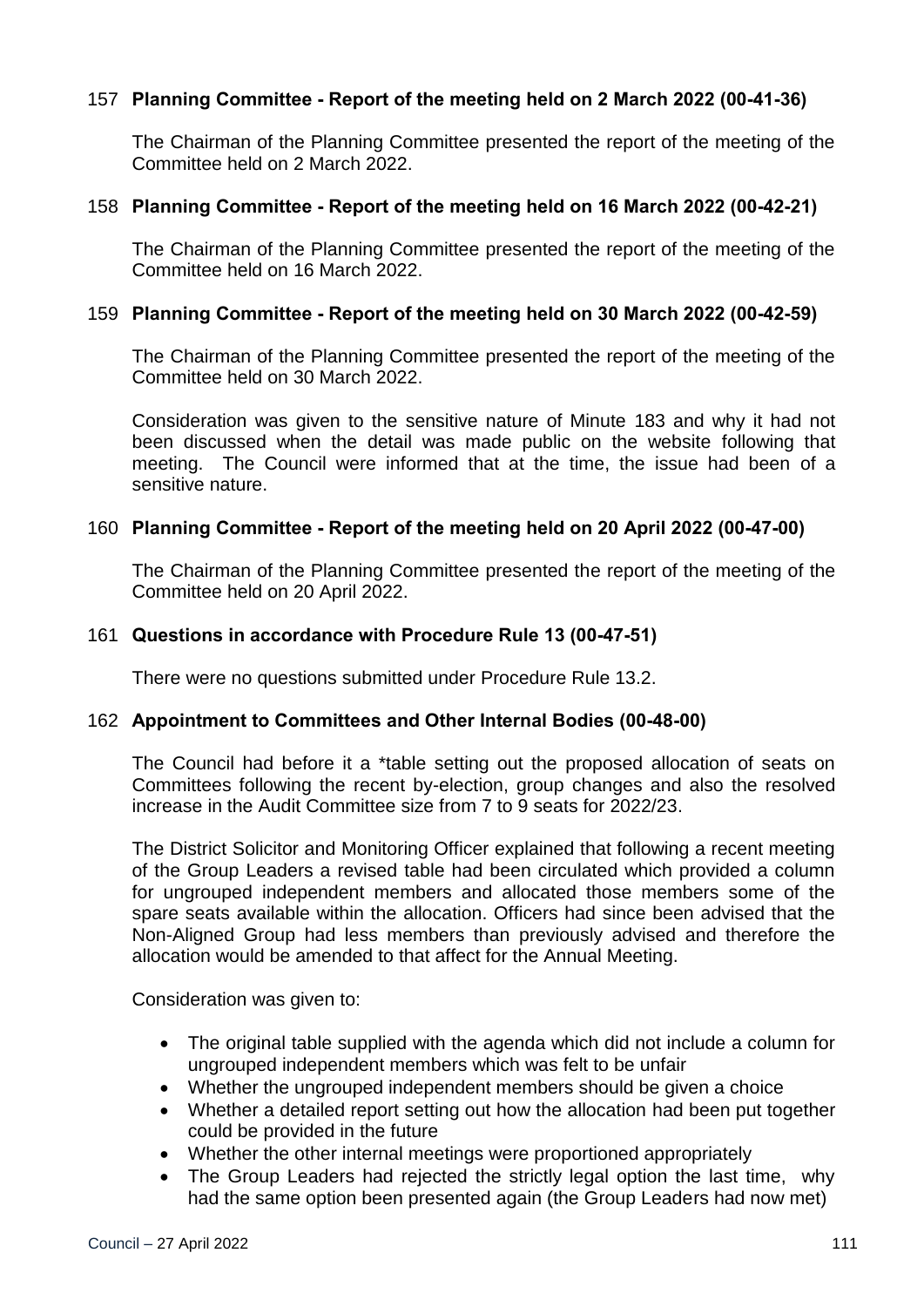How the table of allocations had been presented last time and how it had been presented at this meeting (this was the approach agreed by the Group Leaders)

Councillor J M Downes **MOVED**, seconded by the Leader that: the approach of the Group Leaders giving a percentage of the allocation to the ungrouped independent members be confirmed.

Upon a vote being taken the **MOTION** was declared to have been **CARRIED**.

Note – Table previously circulated, copy attached to minutes.

# 163 **Leader's Six Monthly Update to Council (1-01-48)**

The Leader addressed the Council reflecting on the last six months highlighting the impact of the pandemic on the authority, the easing of restrictions and then the rapid increase in Covid cases which had led to a combination of increased restrictions and uncertainly in the local economy. He highlighted the level of performance given the challenges arising from the pandemic in the delivery of Council services and the number of successes which had been mentioned in the Corporate Plan midpoint review.

He listed a selection of significant achievements praising officers as he did so:

- The Council Tax Energy Rebate he informed the meeting of the latest data with regard to payments made
- $\bullet$  Business Rates grants the delivery of grants
- Test and trace the delivery of the payment scheme
- Street Scene the workforce who had maintained the waste and recycling services during a difficult winter and the successful trial of three weekly bin collections
- Covid 19 the daily and weekly statistics that had been provided to show how the infections was present amongst different teams and where there were opportunities to reduce illness
- The State of the District Debate the successful debate focused on the climate change agenda
- Housing success the planned modular housing development in Cullompton which had been shortlisted for four awards in the South West's Constriction Excellence Awards; the development of the new Housing Strategy and the response to the refugee crisis

He then outlined the Leaders external commitments on various stakeholder bodies.

## 164 **Special Urgency Decisions (1-15-05)**

With regard to any decisions taken under Rule 16 (of the Constitution) Special Urgency taken since the last meeting. The Chairman informed the meeting that no such decisions had been taken in that period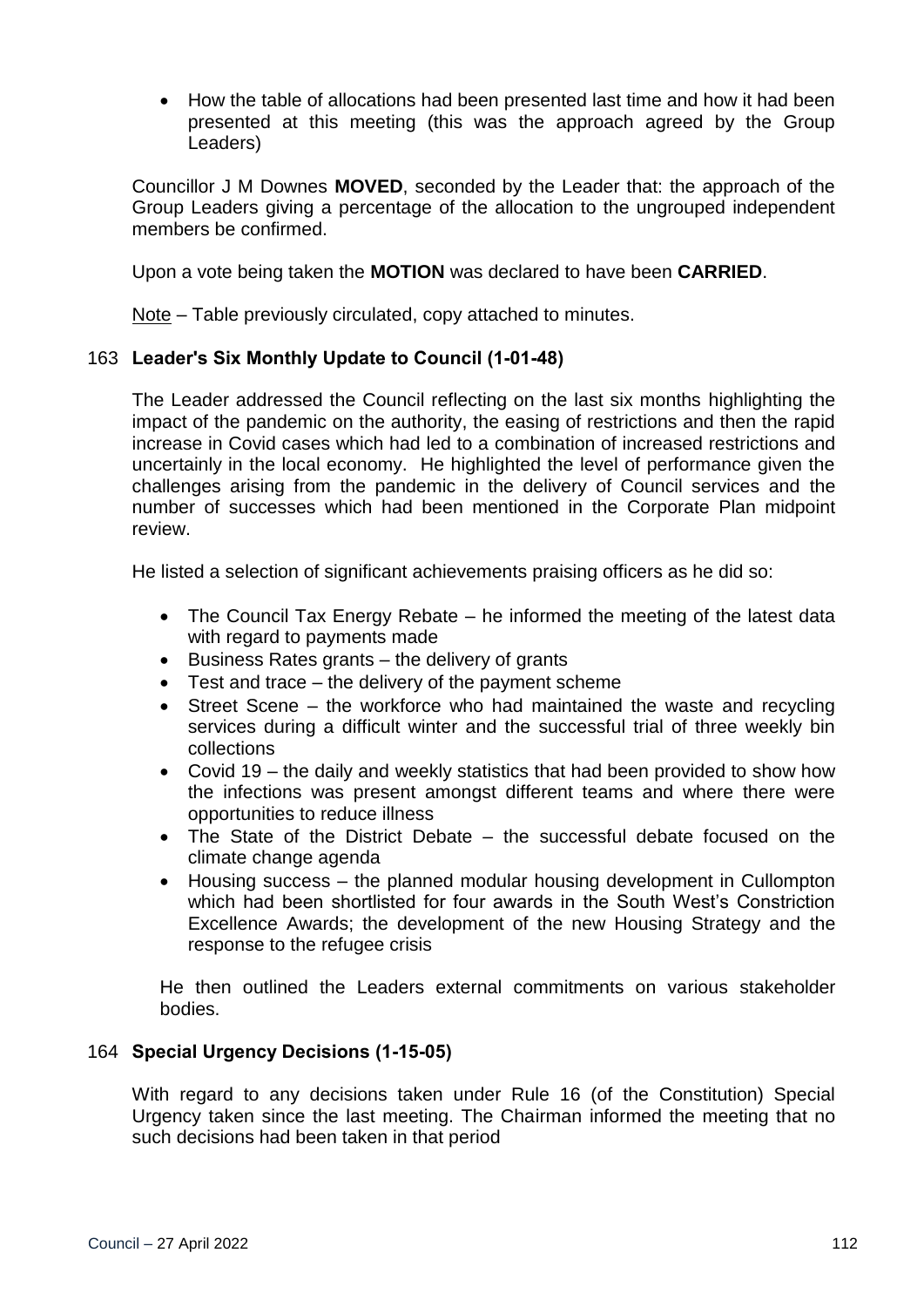### 165 **Annual Reports of Audit Committee, Scrutiny Committee and the Policy Development Groups (1-15-41)**

The Chairmen of the Audit Committee and the Scrutiny Committee and the Chairmen of the Environment, Homes, Community and Economy Policy Development Groups presented their Annual Reports\* to the Council.

Note: \*Reports previously circulated, copy attached to minutes.

#### 166 **Questions to Cabinet Members (1-16-27)**

Councillor Letch addressing the Cabinet Member for Housing and Property Services stated that over the last few months he had noticed five void properties close to his home and that only one had been re-let, would it be possible for the Cabinet Member to request a list of dates from September 2021 to identify when the properties became void and when they were re-let, the Council was losing money and local people were waiting to be housed.

The Cabinet Member responded stating that it was important for Members to receive as much information as possible and he would be requesting from officers a monthly void update and would share this information with Members.

Councillor Letch then addressed the Leader asking for clarification of the Independent Groups outlined in the allocation.

The Leader responded stating that to have a number of Independent Groups in Local Authorities was not unusual, but he did take Councillor Letch's point and would address this matter in his column in the Gazette and as requested in the Crediton Courier.

Councillor Holdman addressing the Cabinet Member for Environment and Climate Change referred to the three weekly bin collection scheme and asked when this would commence? He also asked about the areas that had formed part of the trial and who had been responsible for running the trial.

The Cabinet Member stated that he had also received similar questions from Councillor Taylor and would therefore respond to both. The date for the commencement of the scheme had not been confirmed, but the autumn was the target. A 1000 properties in four areas (urban and rural) had formed the pilot which had been organised by the Waste and Recycling Department. All the relevant data had formed part of the report to the Environment PDG and the Cabinet. Officers had been tasked to look at several issues which included bin storage and a Members briefing had been arranged for 14 June when further information with regard to the scheme would be available.

Councillor Taylor asked an additional question of the Cabinet Members for Environment and Climate Change and Community Well-Being stating that whilst the Council continued to promote an increase in recycling rates by three weekly bin collections and dual bins in town centres, were there any plans for the three sports centres to have food waste collections for staff and also for those workers in Phoenix House.